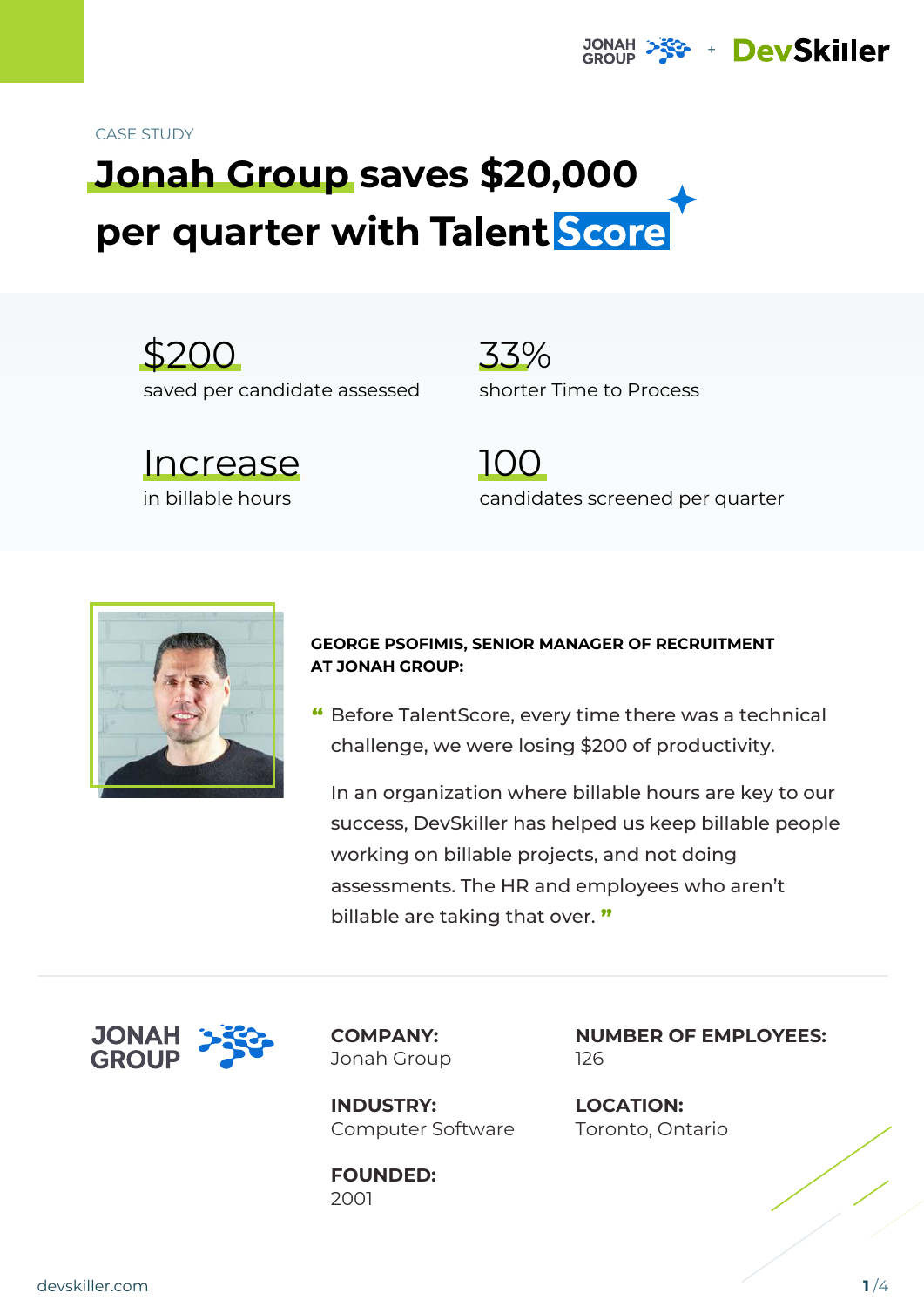## **CHALLENGES SOLVED WITH**

- $\chi$  Too many non-billable hours
- $\chi$  Unnecessary strain on the development team grading assessments
- $%$  Assessment scheduling difficulties for candidates
- $\chi$  A long time to process candidates
- $(X)$  Plagiarism concerns

# **BEFORE USING Talent Score**

Candidates were tested in person in Jonah Group's facility. No internet connection was provided for plagiarism concerns.



#### **GEORGE PSOFIMIS, SENIOR MANAGER OF RECRUITMENT AT JONAH GROUP**

"It was a very archaic, raw kind of coding. We did give them a terminal, but we weren't that far off pen and paper. We didn't give them Internet access so some of them couldn't access some of the repositories they were looking for. "

In the past, it would take 5-7 days to get the candidate to visit the facility to take the test, which then had to be graded manually. On top of constant scheduling conflicts, this approach could no longer be utilized after the outbreak of the COVID-19 pandemic.

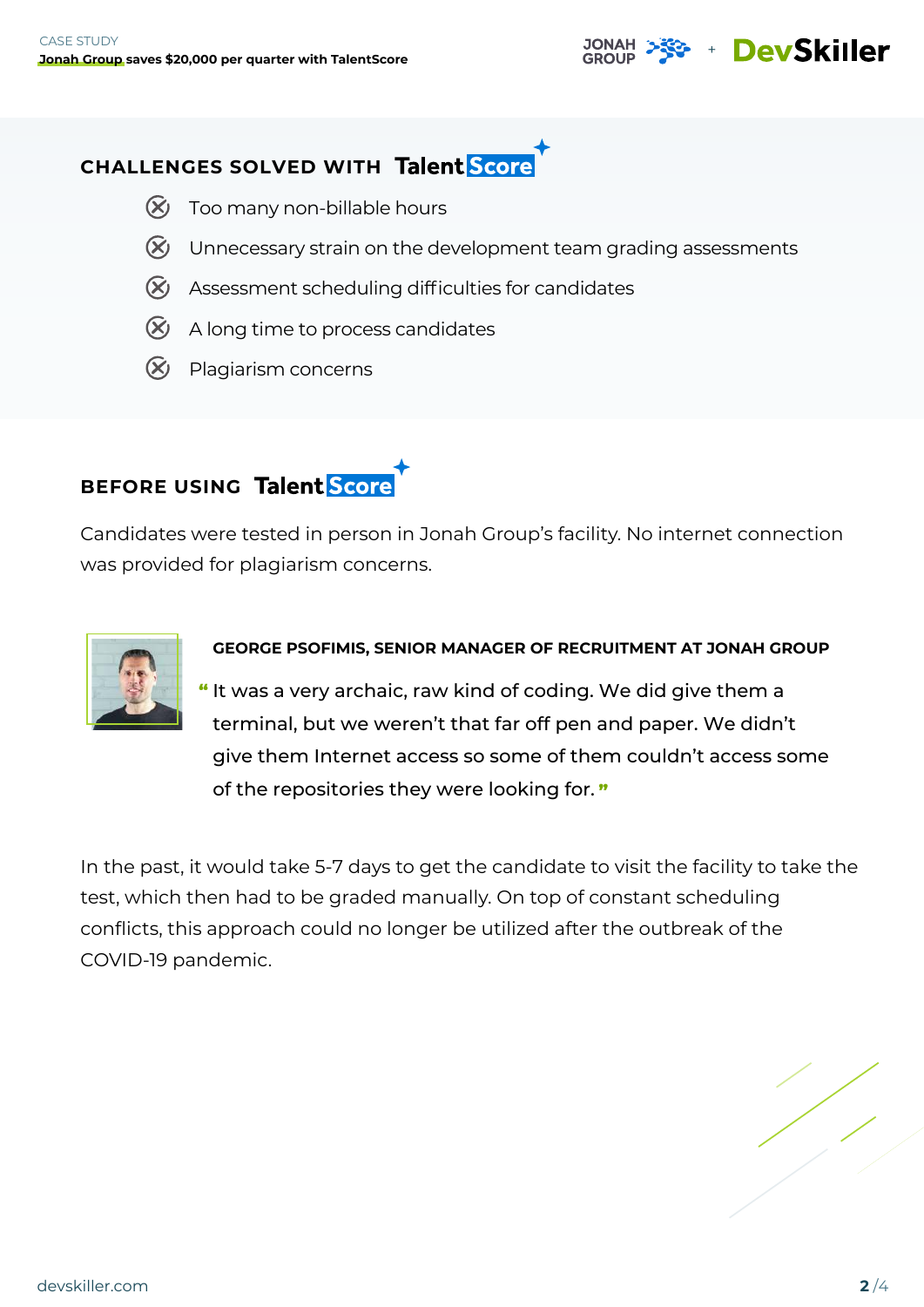



Candidates are now given 3 days to solve the task, which is then automatically graded.



#### **GEORGE PSOFIMIS, SENIOR MANAGER OF RECRUITMENT AT JONAH GROUP**

" TalentScore helps us shorten the time for getting the individual dispositioned or moving forward ", says George.

" Before, candidates were given a week's notice before having to come in. Now, I send the invite as I'm talking to the candidate to make sure they receive it to maximize completion rate. "

#### **\$200 SAVED ON EVERY SINGLE CANDIDATE ASSESSMENT**



**GEORGE PSOFIMIS, SENIOR MANAGER OF RECRUITMENT AT JONAH GROUP**

For every candidate we assess with TalentScore, we save " \$200 of one resource involved (\$100/hour). This includes productivity loss and the time spent writing a report. TalentScore actually quickly paid for itself. In an organization where billable hours are key to our success, DevSkiller has helped us maximize billable hours. "

#### **AUTOMATION HELPS JONAH GROUP CUT TIME TO PROCESS**

#### **Before:**

## Assessment graded manually

**5-7 days** to receive the completed assessment

**After:**

Assessment graded automatically

**3-5 days** to receive the completed assessment